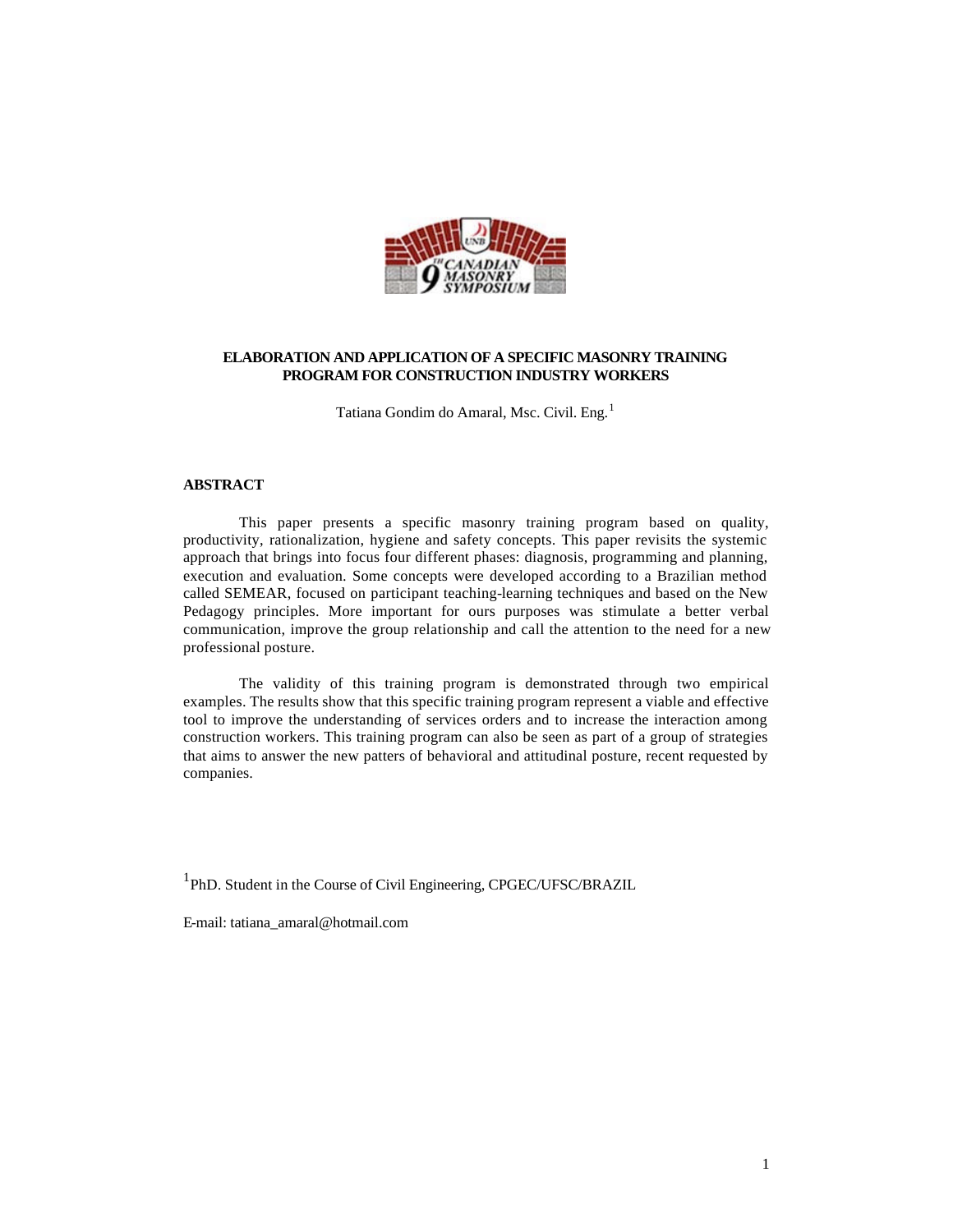### **INTRODUCTION**

 The recent Brazilian economic changes has altered the firms selection environment and, in particular, the level of competition. In response, firms have been adopting new quality patterns and restructuring labor management policies. The search for better performances and product differentiation has become a priority among firms in a tight selection environment. As well as other economic sectors, the construction business is also suffering instabilities and retractions, but recently, considerable attention has been given to constructing quality improvements, specifically the worker effectiveness in production.

 The current economical and social context requests a more qualified worker, able to execute more than simple routine tasks. What firms has demanded is a skilled worker that uses more logical reasoning, able to solve problems in their activities, more opened to learn and manage new knowledge, able to identify technical opportunities, and assuming a new attitudinal posture based on cooperation, autonomy, larger communicative capacity, and above all, larger commitment with the company organizational culture.

Lucena (1995) argues that the reality appears for a country that needs to grow, to expand and to use, in wide scale, the technology, where the modern worker is qualified or he is no longer considered a worker. However, in Brazil, the majority of industries do not care about training, investing less than 1% of worked hours, when the world average is about 3%. (Costa 1994).

Emphasizing the lack of investments in training, Chiavenato (1994) argues that in 1991 a national research about industrial competitiveness revealed that only 20% of 2,9 million small and averages companies that operate at the country, drove training programs. Trying to revert that reality, Barone (1997) argues that some actions have been made to change companies structure, as well as, actions that seek a change in the quality of their employees services, through trainings, qualifications and re-qualifications, that favor the improvement of the verbal and writing communication, contributing to a better understanding of the service orders; for better personal relationships in the work and for the definition of the worker's attitudinal patterns, requested by this new business reality.

Carvalho (1988) comments that the training should not be seen as an end in itself but as an indispensable administrative tool to increase company's performance. Both, large and small companies should start to promote and to motivate education programs to increase their employees' qualification.

"If the market demands competitive companies, the society also demands competent citizens" (BRASIL, 1995, p.8).

Recently, training programs started to be seen as an investment, where the motivation and the worker's co-responsibility leads to a professional more qualified and committed with the company organizational culture. And above all, that the search for the professional qualification swallows the recovery and the valorization of the worker's professional competence.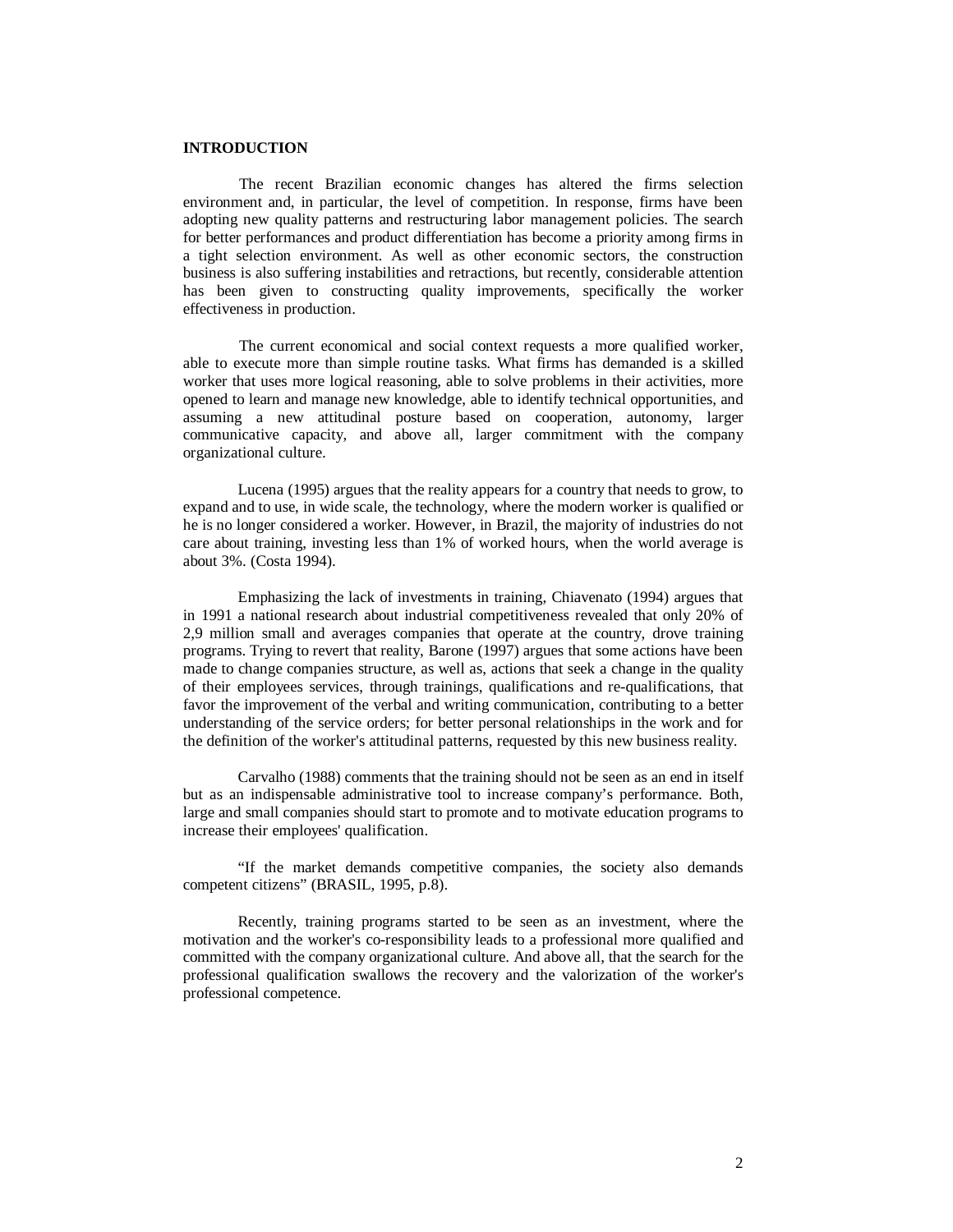# **OBJECTIVE**

- Elaborate a specific training program and apply quality, productivity, rationalization, hygiene and safety concepts, to the constructing industry workers.
- Use the SEMEAR method, developed by Neolabor, to help the training program execution.
- Provide the workers a better verbal communication and a larger integration.
- Put the workers aware to the need of a new professional posture and help them to incorporate new behaviors and attitudes in the new work, showing the importance of their professional qualification.

### **METHODOLOGICAL PROCEDURES**

Was decided to accomplish the study in two firms. The first, firm A, sub contract workers services, while the second, firm B, do not sub contract. In this case, was possible to do a comparative analysis regarding the employee's commitment with the organizational culture, as well as verify the effectiveness of the training. Both selected firms were stimulated in promoting actions to increase their quality patterns because were involved in the program of losses developed by Universidade Federal de Santa Catarina.

The participant population of the training was represented by 57 people, 46 participants of the firm A and 11 of the firm B, with differentiated functions, as carpenter, bricklayer, painter, among others, helping to form an heterogeneous discussion group and an appropriated environment to favor experience exchanges.

The methodological procedures followed the systemic approach principles, adopted by Bastos (1994), composed by four different phases: diagnosis, programming and planning, execution and evaluation.

At first, an informal and unsystematic diagnosis was made to identify the problems that should be solved. Many problems were identified and while some of them were related to production, such as inadequate quality, low productivity, high number of accidents, excess of mistakes and wastes in the execution, others were related to specific relationship problems and the firm work environment, such as not properly motivated workers, absent of workers' cooperation and deficiency in communications.

Starting from this diagnosis, the training was addressed to rescue the worker's self-esteem for his development as citizen and, with critical spirit and argument capacity on their work. At this point, the participants would acquire knowledge on the themes hygiene and safety of the work, rationalization, productivity and professional qualification.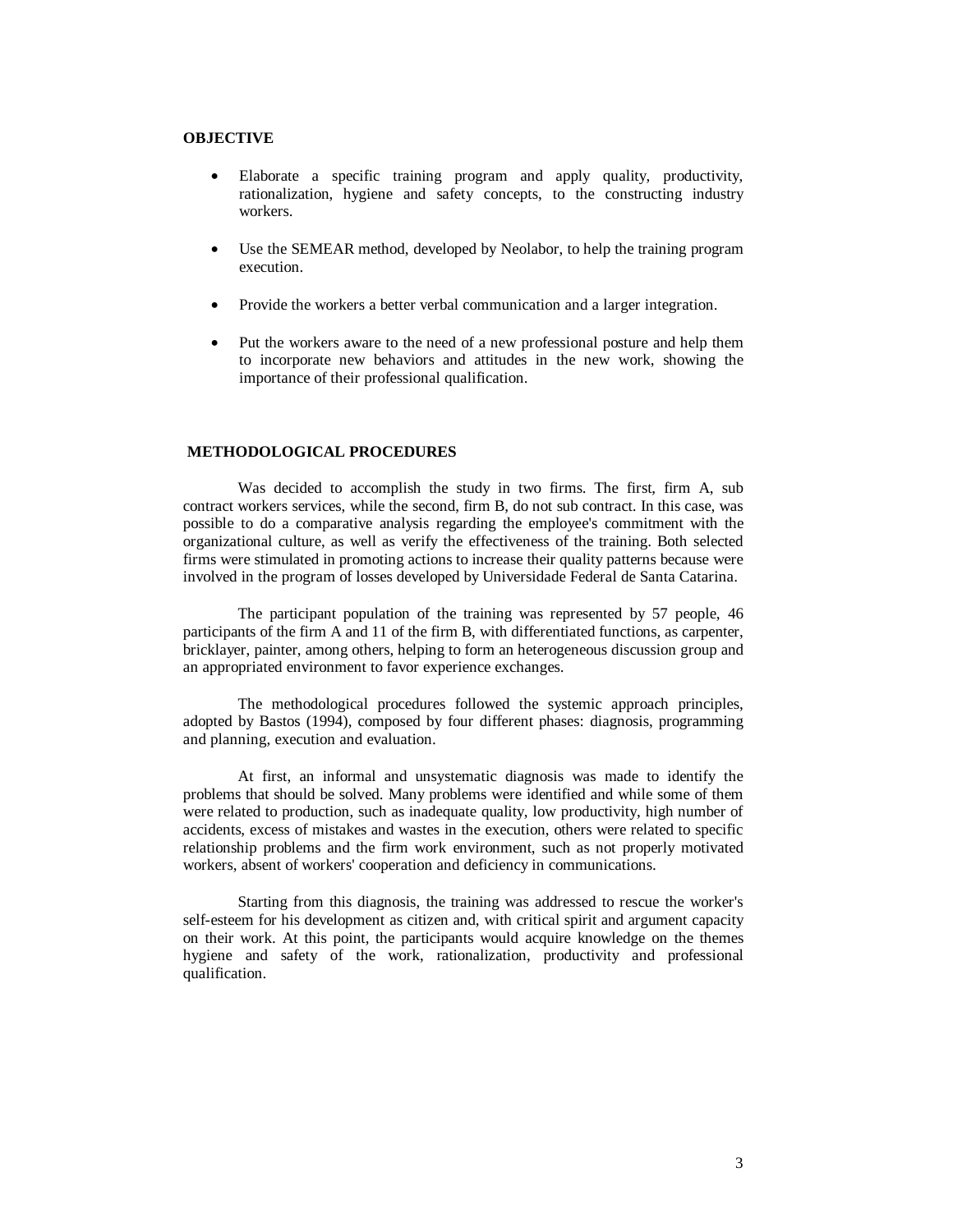In the programming phase, starting from knowledge and attitudes that were considered important to be developed, were decided which workers should be selected; what contents should be transmitted in the training; which methods, techniques and instructional resources that should be used; the place; periods and schedules of the training; the basic necessary resources, the work tactics, and at last, how should be evaluated the results achieved through training.

A questionnaire composed by closed questions was formulated to characterize the participants of the training. Information about age group, the origin, the professional function, the education level, the way as they learned their profession and the time of service in the firm, was researched.

Giving continuity to the programming phase, based on the theoretical research of the methods and existent training techniques, it was diagnosed the some advantages and limitations, and were determined the most appropriated method that should be used in the training, regarding the number of individuals to be trained; the types of behaviors to be acquired; the individual differences among the participants; the costs to develop each activity of the training and which the pedagogic principles of learning that would be incorporate.

It may be admitted the effort to prepare the training contents, considered updated and trustworthy; and very related to the personal experiences and the interests of the participants; susceptible to the adaptations, renewals or enrichments; considered suitable at the education level of the participants and in resignation at the available time.

The conceptual, simulated and behavior methods were used in the execution of the training to facilitate the learning process, all mentioned by Bíscaro (1994). Audiovisual resources were used to enrich the encounters and fortunately, it made possible conjugate the vision and the audition, turning the communication more efficient.

Though simple activities, was possible stimulate the workers to obtain a more open mentality for new concepts, process and ideas, to increase their curiosity, to rescue his originality and to urge the creative and innovative spirit.

Following these principles, the training used the force of the multi skilled group, to open the communication channels, to create a casual and decentralized environment, where the mistakes were accepted, where the participants had freedom to discuss ideas and problems, where all were responsible for their learning and for the effectiveness of a dynamic training program.

Concluding the activities developed in the training program, the evaluation aimed to get information that could allow futures improvements in the training process. Were accomplished, among the levels presented by Bastos (1994), the evaluation of the learning, the evaluation of the reaction and the behavior evaluation. To evaluate the learning, were made exercises elaborated by the instructor, given at the end of each content topic, being accomplished by the participants individually or in-group.

The applied exercises had the intention of supplying feedback to the instructor regarding the learning of the concepts, principles and ideas transmitted in elapsing of the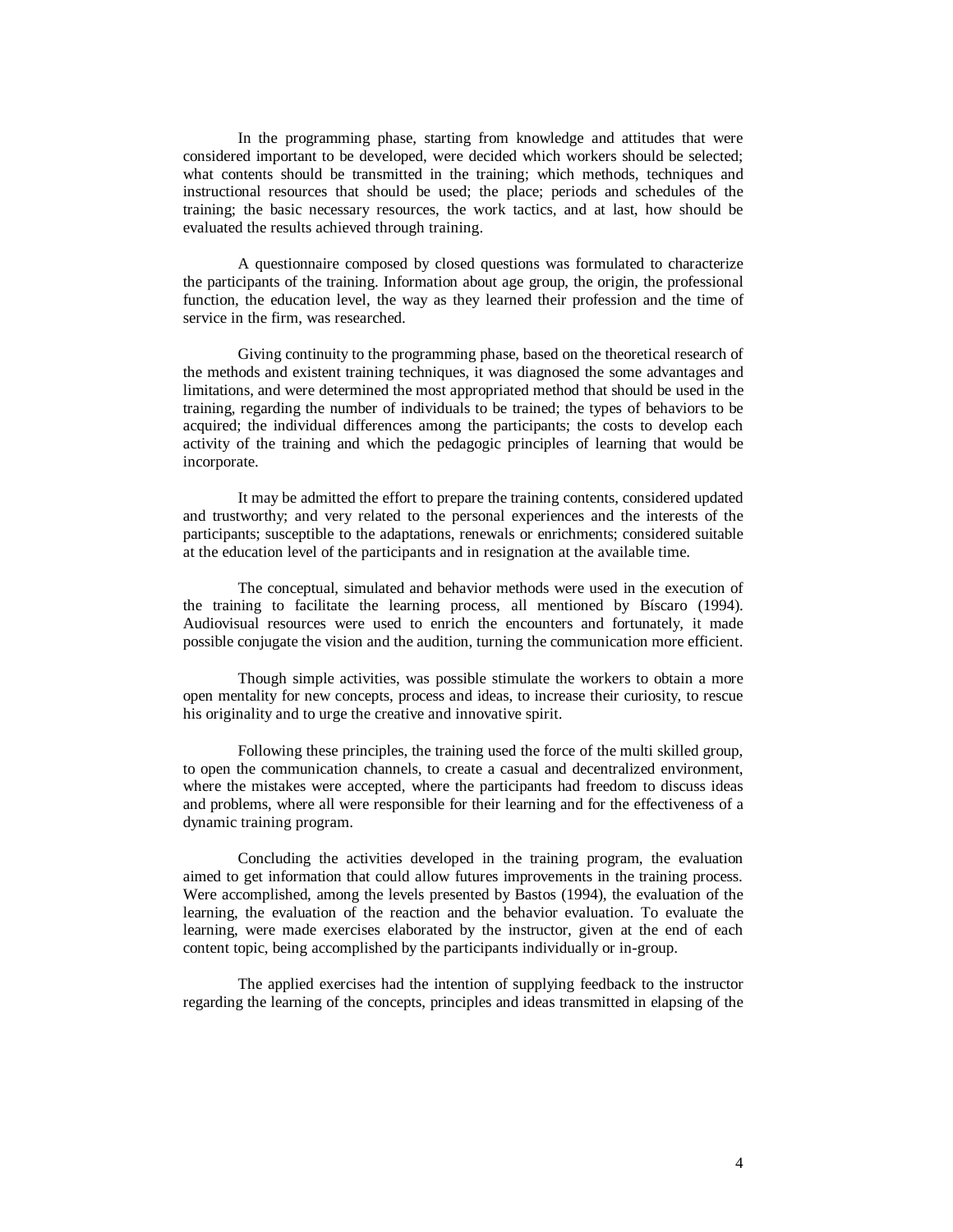training. This evaluation form didn't have the purpose to approve or to reprove, but to verify the learning.

At the reaction evaluation level, was checked the impressions, opinions and the participants' attitudes, regarding the developed content, the methods and techniques used, if the environment was favorable to the learning, among others. A questionnaire was applied to the participants, with the intention of measuring the intensity of the opinions and attitudes in a possible more objective way, was used, as instrument, the scale of Likert in the end of the training process.

Considering the behavioral evaluation as a more complex evaluation level, because of the need to deal with changes in the participants' behavior, was decided to take place this phase only in the company B, where all of the participants were integrally involved in all activities accomplished in the training. In this evaluation level, was tried to capture the influence of the training over the participants behaves and attitudes changes, in the work relationships, in the responsibilities or in their habits. It was used, as a measuring tool, interviews semi-structured with the manager of the firm B.

## **Teaching Contents**

An informal and unsystematic diagnosis was made to focuses themes detected as problematic. Some of them were production problems, as inadequate quality, low productivity, high number of accidents, excess of mistakes and wastes in the execution, and others problems were related to the firm environment; an indifference and lack of the workers' cooperation; and a deficiency in communications. This way, the content of the training was addressed for these subjects, trying to avoid technical subjects that would overloading the training with unnecessary information.

For the class plans elaboration, was taken into account the specific characteristics of the two selected firms and of the training participants. Starting from this data, differentiated class plans were elaborated, with the same themes and adapted to the reality of each firm and the language of the participants. Were transmitted the following concepts:

• Relationships: Aiming to make the participants to establish and to maintain good relationships.

• Work Safety: Aiming to explain what work accident is?; what is individual safety Equipment?; what is Collective Protection Equipment?, and what is Norma Regulamentadora NR - 18.

• Health and hygiene: Aiming to explain the importance of the human physical well-being.

• Productivity: communication at work; productive, unproductive and auxiliary times; organization of the work place and of the work stonemason; rationalization of the work; ergonomics; forms of executing the service; waste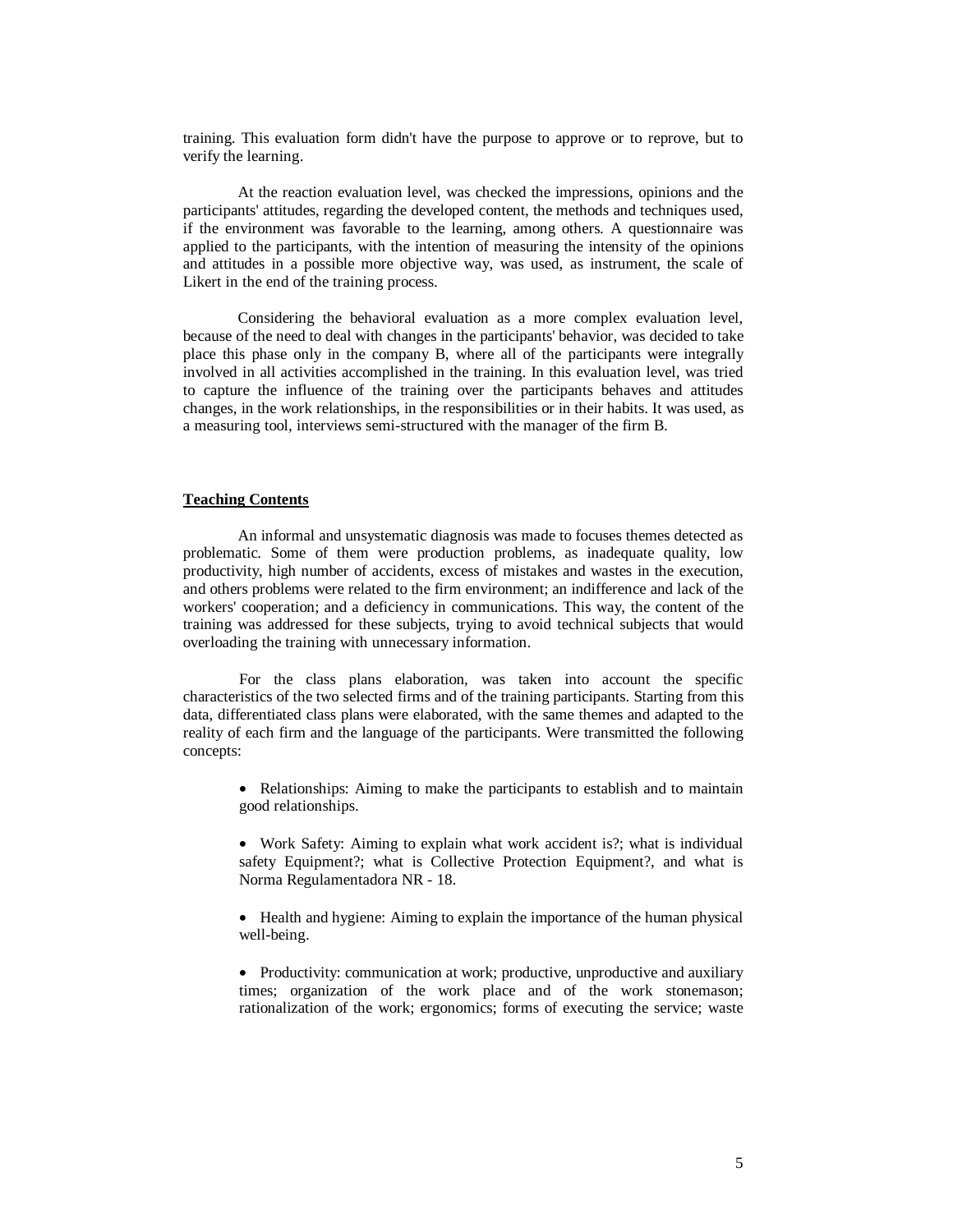and forms of avoiding; time of preparation of the service; technological innovations. Aiming to make the professional dedicates some time in thinking before beginning an activity, being able to make his work in a safer and faster way, with less material expenditure and more quality.

• Training and professional qualification: Aiming to demonstrates the need of professional updating and to call their attention to the fact that the work can be improved starting from a more qualified professional.

### **Teaching Plan Presentation**

 The concepts about work safety, health and hygiene, productivity and professional qualification were developed according to the constructivist method called SEMEAR, centered in participant teaching-learning techniques and based in the New Pedagogy principles.

 The SEMEAR method was developed by Neolabor, a consultancy company in the building industry area, to increases the competitiveness, productivity and the quality of the services of the firms. According to Neolabor, this teach-learning method is focused at adults' formation, and facilitates the students' involvement.

 The method makes an analogy of the training with a plantation work, according to which one must take care of the seed, treat the earth, plant, water, hope to sprout, remove the weeds, combat the plagues, for later to have a good crop. In other words, the worker is the earth and the seed is the knowledge, falling to the instructor the task of preparing the fertile earth for the seeds to germinate.

 Each letter of the word SEMEAR is related to several actions that compose this method and it is part of the structure of the class plans:

 The phase Sensibilizar aim to stimulate the student participation in the learning process, in other words, the objective is to motivate the student to learn.

 The phase Estimular aim to revisit the knowledge related to life and work experience of each person, acting in the level of thinking.

 The phase Mobilizar aim to valuate the student participation, focusing on the knowledge that the student has about the theme.

 The phase Experimentar aim to broke the resistances and to make the student wakes up to the need for continuous improvement in the acting of their activities, as well as to the need for constant search for information that aid the correct development of their functions.

 The phase Avaliar aim to inform the student about his performance. It is extremely important for the student to obtain information about his performance and if it is being satisfactory or not.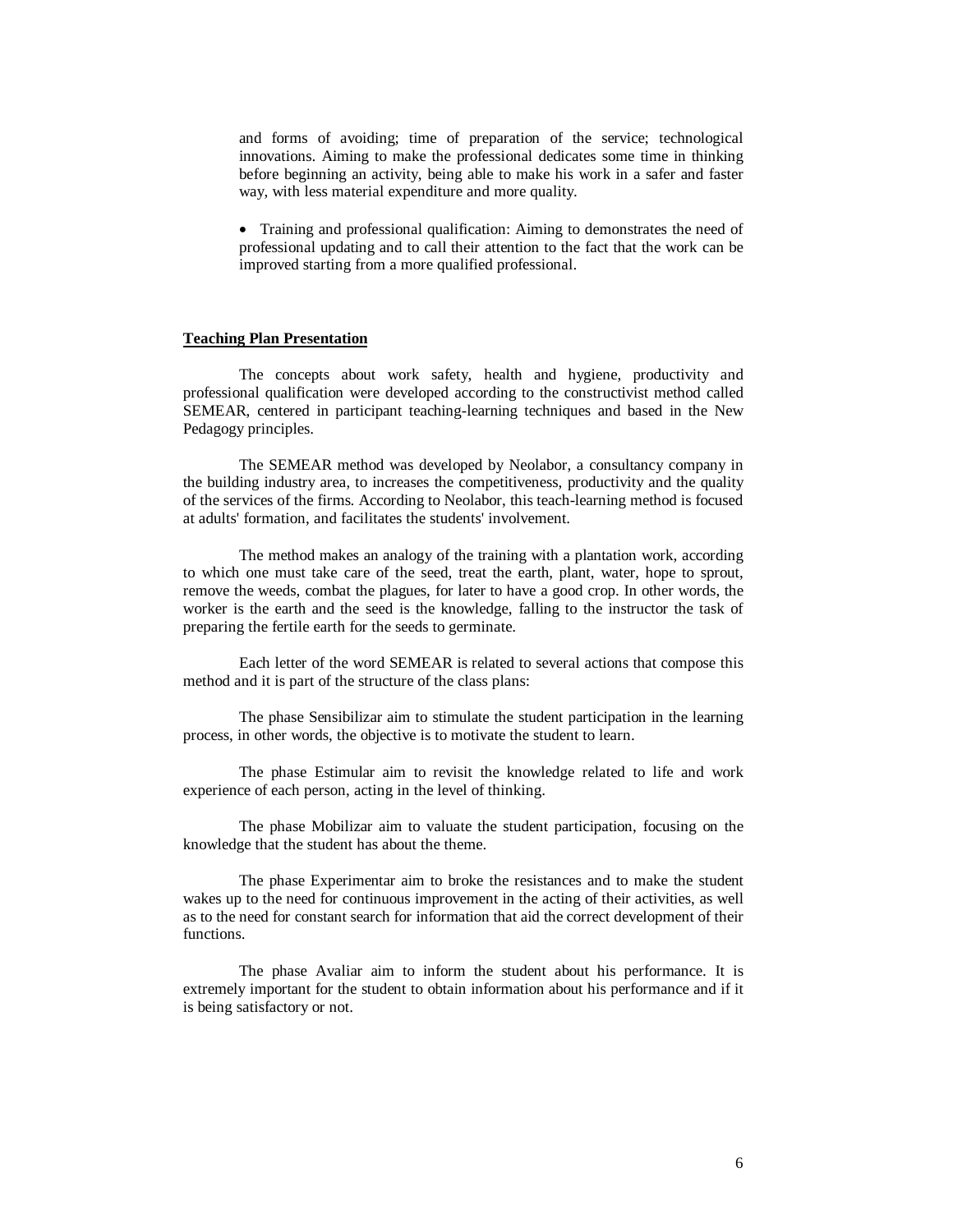The phase Ralizar aim to advert student about the need for a continuous effort to learn. This step is intimately linked to the phase Sensibilizar, according to which student is challenged to change his attitude.

 Based on SEMEAR method, ten class plans were developed, one for every week, subdivided in three moments: warm up, development, mobilization and closing, as the structure presented by table 1:

**Warm up**: Before beginning the class the content given in the previous encounter should be reviewed. Only after the verification of the understanding of the subject, should begin the subject of the day.

 Initially, questions are made to the participants about what things they have learned in the last encounter. At this time, should be made an evaluation of how the developed work is being assimilated already. It is important to recall the contents previously supplied.

 When noticing that a lot of thing was forgotten, it is important to make a reinforcement, in which should be retaken the essential parts and to comment on the opinions of the participants.

 Then it is formulated some questions including the transmitted contents, a small revision to verify what they already learned, and only start a new subject when noticing that the learning is consolidated. The participants must be reminded about the things they already learned and questioned if they are applying what was learned through the training in the day-by-day activities.

 When beginning a new subject, the instructor must stimulate the group for the class, presenting the goals of the encounter and searching the knowledge that the students possess about the subject. To stimulate the reasoning, at this time, it is advisable a friendly activity as games, an informal conversation about the theme of the day or other entertaining activity, to relax and to warm up the group. The participation must be encouraged to participate the class.

**Development**: When the group is less tense and integrated, the instructor must present the planned theme, providing information on the theme in discussion. The subject should be previously ordered to facilitate the understanding of the student, doing it the simplest possible way, for not to scare and not to generate blockade in relation to the subject.

 **Mobilization and Closing:** At this time, the instructor should retake the most important points of the transmitted concepts and verify if the students assimilated the concepts that have just learned. It is the moment to remove doubts, ask the participants if the transmitted concepts are being helpful, rescue comments about the development of the class, verify if the class time is being appropriate, ask about specific subjects the participants would like to see in the training and if the knowledge of the group is adapted with the development of the course. Do not forget to communicate the evaluated results of the group. To synthesize and to assimilate the approached theme, materials printed papers were used, such as: exercises, study aids and posters.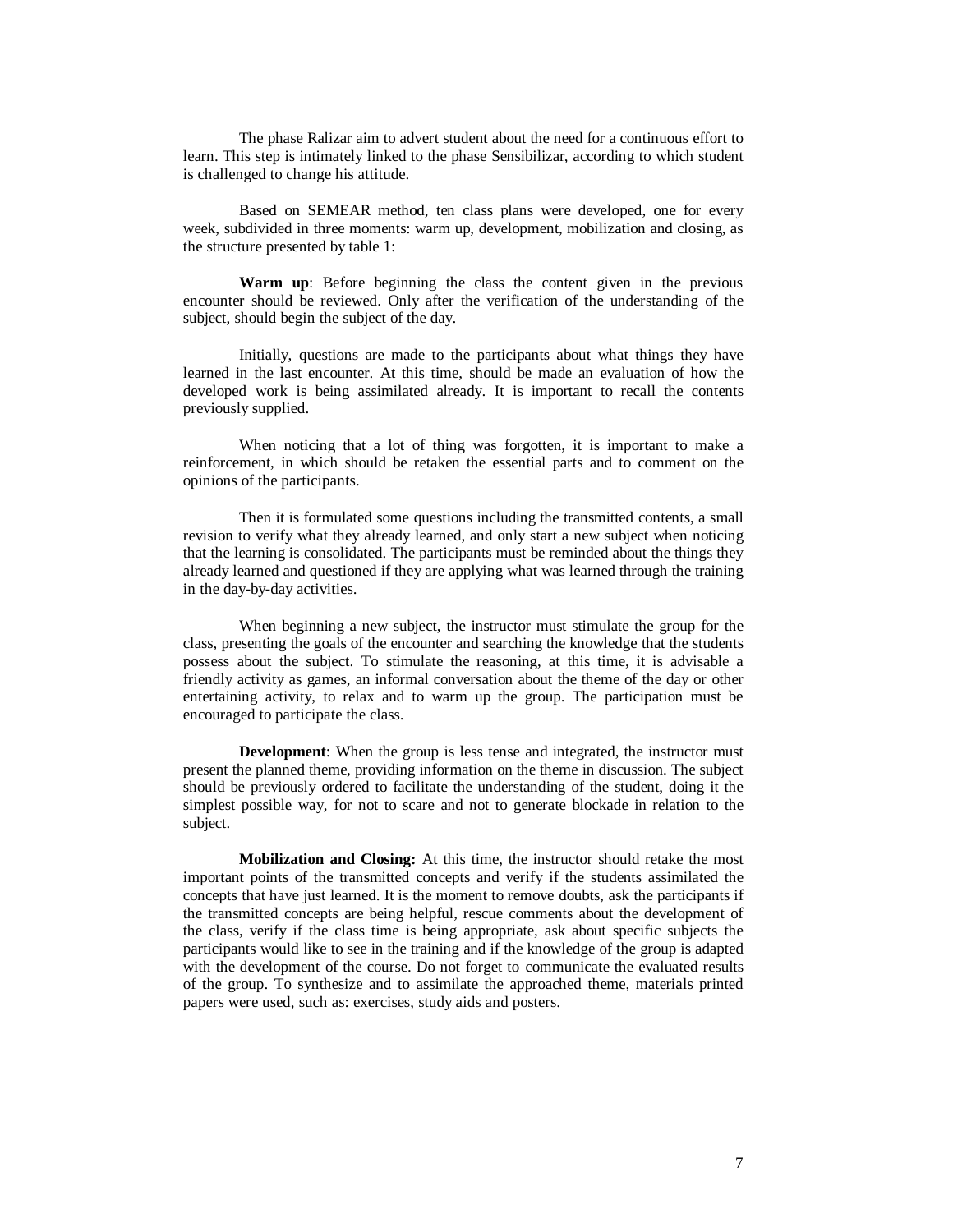## **CONCLUSIONS**

 This specific training program can be seen as part of a group of strategies that aims to answer the process of behavioral and attitudinal pattern change, requested by the firms. It is an initiative that comes to the encounter of the new philosophies of the human beings valorization in the organizations, in the sense that prioritizes qualification and creating a favorable cultural change to the professionals' continuous learning, because of this practice results the competitiveness of the organization and the people's capacity to be allocated in the labor market.

 For many workers, the training was a tangible expression of the interest of the administration for the worker's well-being, fact that gives to the employees reason to feel valued regarding the administration, what made possible build new communication and relationship bridges.

 The presented training revealed as a viable and effective tool, for the objectives that was intended, although a quantitative evaluation has not been accomplished, could be observed that changes happened and the participants become more conscious about rationalization, safety, organization and cleaning of the work, and also improved the social relationships and the order services communication, demonstrating the viability of this program, as well as the importance of continuity of actions that seek to develop the professional of the building industry.

 It was apparent that the participant of the training started to contemplate and to question more about their actions in the daily work, and to improve their personal relationships during the activities at the work, contributing to create an healthier work environment and reduce the material loses. It was noticed that the participant workers of the training, desire for acquiring knowledge to make possible to improve their methods and performances in the work activities.

 The participants ratify the positive influence of the training program, affirming that the same was important for their professional improvement. According of this, it is not correct to think that the worker is naked of conscience in relation to the need of professional qualification, to the point of believing that they only need manual abilities, and a strong body.

#### **REFERENCES**

 BARONE, Rosa Elisa Mirra, (1997). Canteiro – escola: o espaço do trabalho e da educação na construção civil. Tese (Doutorado em Educação) – Curso de Pós-Graduação em Educação, São Paulo, Brasil, 307p.

 BASTOS, Octávio Paulo Manso, (1994). Diagnóstico e avaliação de T&D: processo de T&D. In: Boog, Gustavo G. (Coord.). Manual de treinamento e desenvolvimento ABTD. Ed. Makron Books, São Paulo, Brasil.